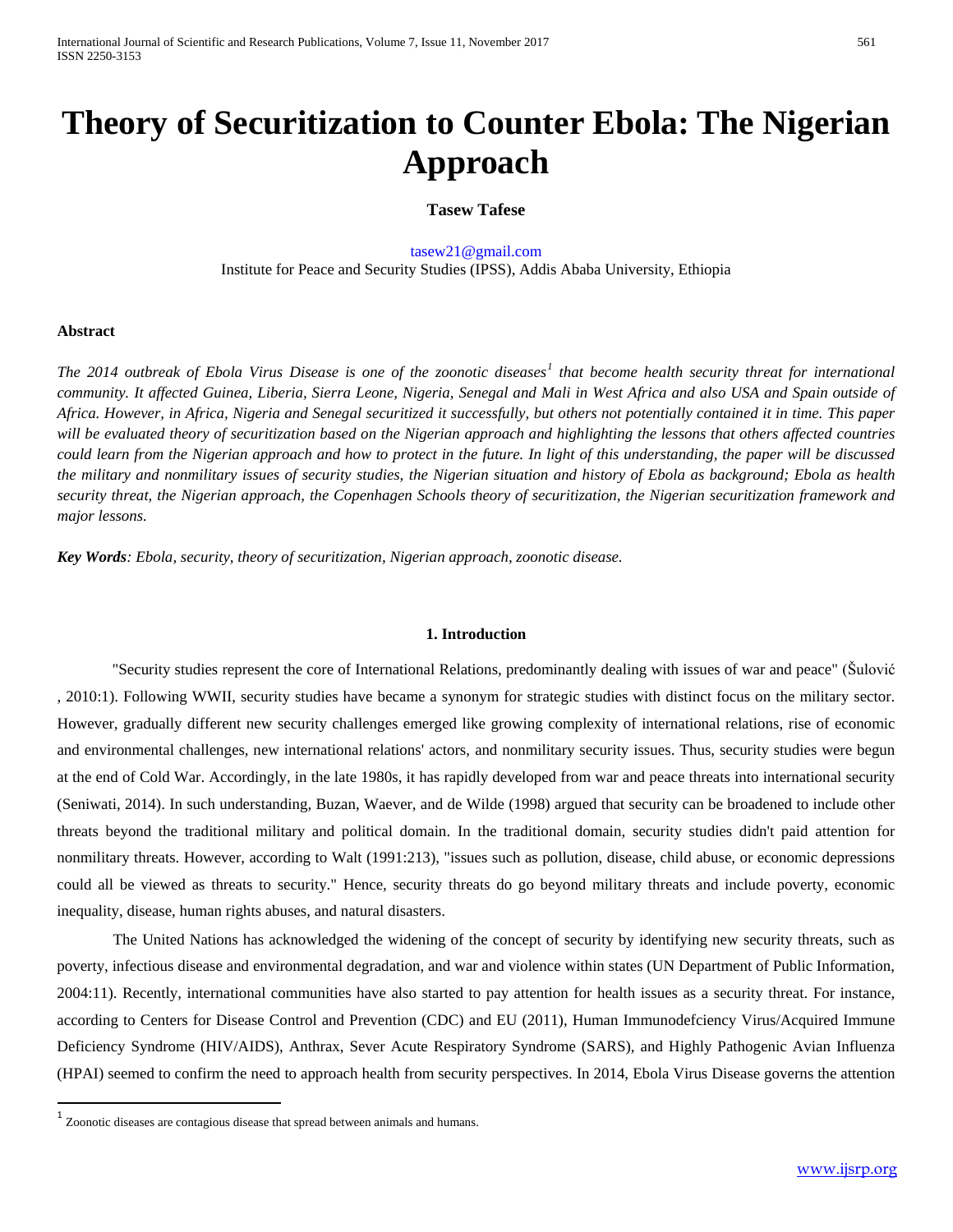of international communities as a major health security threat. In this regard, the spoke of Margaret Chan, the director general of WHO, "a threat to national security well beyond the outbreak zones", and the US president Barack Obama, "a growing threat to regional and global security (2014)"; reflect how much health issue become security threat. Consequently, the spoke of UN Secretary-General Ban Ki-moon on 18 September 2014, "the gravity and scale of the situation now requires a level of international action unprecedented for an emergency", attested the concern of international communities, regarding health as security issue to be free from threats, as Buzan's (1991:18) definition, "security is pursuit of freedom from threats." Therefore, this paper is evaluated theory of securitization based on the Nigerian approach to counter Ebola and highlighting the lessons that other affected countries could learn from the Nigerian approach.

# **2. Background of the Study**

#### *2.1 General Feature of Nigeria*

West Africa has had good experience for the largest Ebola outbreak in History. Nigeria is one of the West African countries that exposed for zoonotic disease. "It has Federal state structure consists 37 regional states including 774 government authorities" (Okello, Welburn and Smith, 2014:4). In the Federal Government, Ministry of Health and Ministry of Agriculture worked in collaboration to prevent zoonotic disease. Both are represented down to the local government authority level.

Nigeria's Federal Structure has shaped the delivery systems for both human and animal health with federal, regional and local government. According to Olaniyan and Lawanson (2010), the three levels of government are involved to various degrees in the delivery, management and financing of health. The setup for human health, although not recognized by law, is the responsibility of the federal government as tertiary health care, whilst the state and local government authorities coordinate health services at secondary and primary levels (Ibid). In the animal health sector, including trans-boundary animal diseases are controlled and coordinated at the state level under federal law. For instance, in 2006 the Nigerian Federal Government received \$50 million credit from World Bank to protect HPAI in commercial poultry farm in Kaduna State (Okello, et al., 2014). Although, according to World Bank<sup>[2](#page-0-1)</sup> (2014) figures from 2009-2013, the Nigerian government health expenditure is better than other West African countries. Thus, all these indicated the Nigerian potential to prevent zoonotic diseases; which are contagious disease spread between animals and humans.

# *2.2 Brief History of Ebola Virus Disease (EVD) Outbreaks*

 $\overline{a}$ 

Ebola is a zoonotic disease that transmitted by virus from animals to human; and human to human via body contacts. Scientifically, Ebola belongs to Filoviridae virus family. According to WHO  $(2014)^3$  $(2014)^3$ , Filoviridae virus family has three classifications. They are Caevavirus, Marburgvirus, and Ebolavirus. Ebolavirus was first emerged in 1976 in the Democratic Republic of Congo; in the community near to "Ebola River"<sup>[4](#page-1-1)</sup>, and in Sudan (Johnson, et al., 1977; WHO, 1978<sup>[5](#page-1-2)</sup>). The outbreaks involved what eventually proved to be two different species such as Zaire and Sudan; and sources were detected in fruit bats in Africa. In 1977 it appeared in DRC, and also 1979 in Sudan.

<span id="page-1-3"></span><sup>&</sup>lt;sup>2</sup> World Bank (2014). Health expenditure per capita. http://data.worldbank.org/indicator/SH.XPD.PCAP (Accessed 23 December 2014).

<span id="page-1-1"></span><span id="page-1-0"></span><sup>3</sup> *Ebola virus disease*. Fact sheet No 103. www.who.int/mediacentre/factsheets/. (Accessed on 5 January 2015).

<sup>&</sup>lt;sup>4</sup> Ebola River is found in DRC, that the first place of Ebola virus disease emerged and took its name from the specific place.

<span id="page-1-2"></span><sup>5</sup> 'Ebola hemorrhagic fever in Sudan and Zaire' 1976. WHO Bulletin report (1978a&b).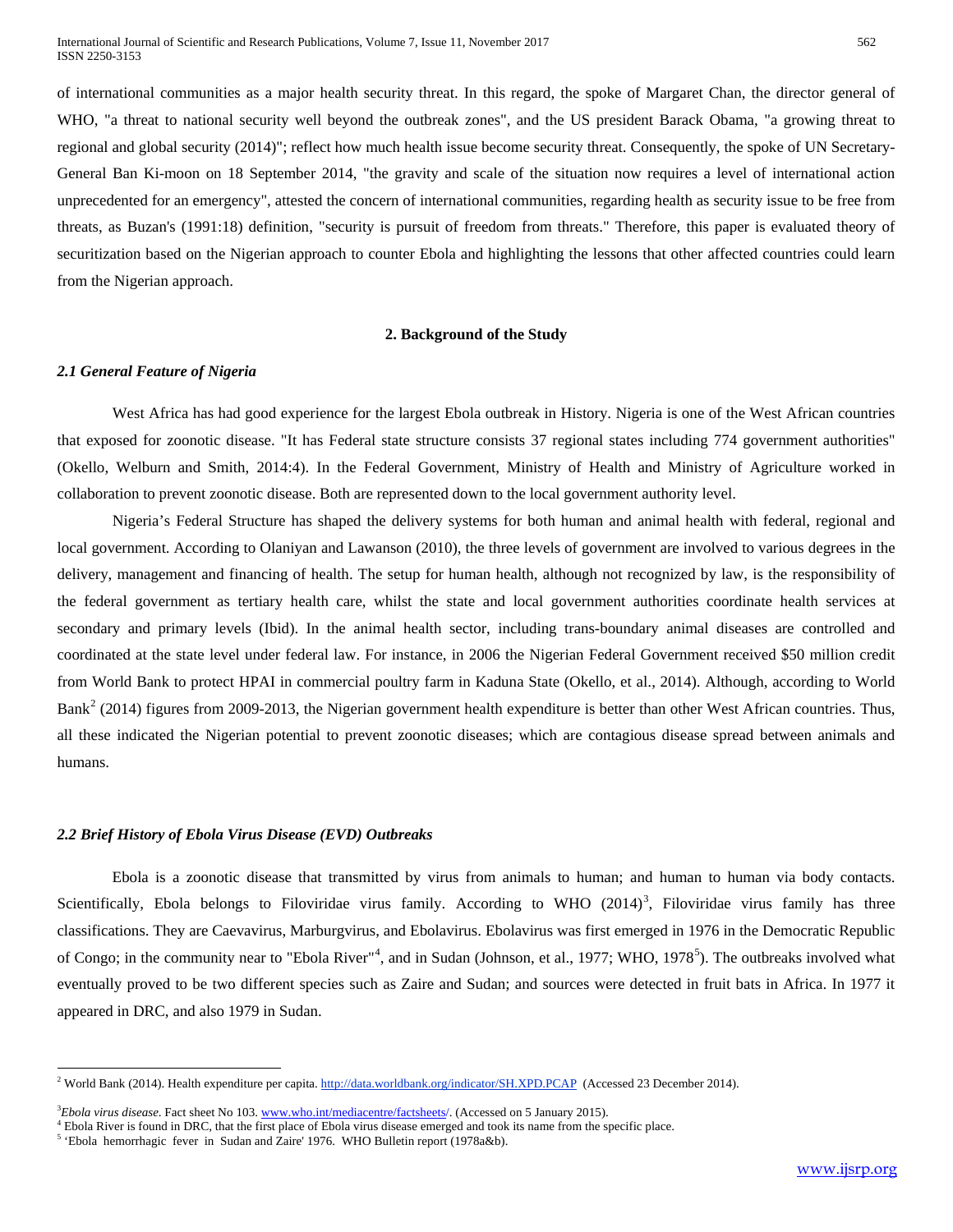Ebola reappeared in 1989 in Reston, Virginia, primate facility outside of Washington DC. It was appeared in monkeys imported for research. However, its trait was different from the previous species (Jahrling, et al., 1990; Peters, et al., 1991). In 1994 Ebola virus again appeared in Gabon and Cote d'Ivoire. The Gabon case was related with Zaire Ebolavirus, whilst in Cote d'Ivoire, at Tai Forest national park, had new feature. Ebola virus also reappeared in 2007 in Uganda, Bundibugyo (WHO, 2014), however, it has different trait from others.

Generally, since 1976 to 2014 EVD appeared in West Africa (DRC, Gabon, Congo, Guinea, Liberia, Sierra Leone, Nigeria, Senegal and Mali); East Africa (Uganda and Sudan); South Africa, Johannesburg; North America, USA; and Europe, Spain. According to WHO's (2014) data<sup>[6](#page-1-3)</sup>, until 2012 the first largest outbreak of EVD was in the DRC during 1995 and 2007. The second largest outbreak was in Uganda during 2000 and 2007. The third largest outbreak also in Congo by 2003. However, different sporadic outbreaks were recorded until 2012 (Amman, et al., 2012; Albarino, et al., 2012). Therefore, from 1976 to 2012, according to WHO (2014), scientifically five Ebola virus species were identified. They are Zaire, Sudan, Bundibugyo, Reston and Tai Forest. The first three are repeatedly appeared in Africa.

#### **3. Ebola Virus Disease as Health Security Threats**

Health and security are historically not associated from a policy, legal and practical point of view but formed part of different policy realms. This perception changed gradually and international community's start to pay attention for health as a security issue. This is because zoonotic diseases have political instance and affect world security. For example, recent epidemics emerging zoonoses such as Anthrax in the USA in 2001, SARS in 2003 and HPAI since the late 1990s seemed to confirm the need to approach health from security perspectives and have resulted in mass political action, international advocacy and funding in a 'One Health' frameworks (CDC and EU, 2011).

On the other hand, the UN Secretary-General provided a panel discussion in 2004 by the High-level Panel on "Threats, Challenges, and Change". The Panel's report states that "…any event or process that leads to large-scale death or lessening of life chances...as basic unit of international system is a threat to international security."<sup>[7](#page-2-0)</sup> The other event that divert the attention of international community from military to nonmilitary issues was the political dynamism towards zoonotic disease control under 'One Health' in 2005 (BBC, 2005). According to Scoones and Foster (2007), the political intention towards zoonotic disease was increased since 2005 under 'One Health' movement. As such, zoonotic disease has been politicized and became health security threats since 2005 after David Nabarro's terrible warning that essentially reframed the HPAI policy debate. Therefore, the 2008 multi-partner "One World, One Health: A Strategic Framework<sup>"[8](#page-2-0)</sup> is a striking example of the 'significant policy shift'.

Although, the outbreak of Ebola since 1976 become another health security threat for international community. Its fatality rate increased and WHO worried on its sporadic outbreak. Previously, international community's did not paid attention for it, however, the 2014 outbreaks become worst and govern their attention followed by HIV/AIDS. Consequently, the Security Council provided an emergency meeting on 18 September 2014 and adopted a "Resolution S/RES/2177/2014"<sup>[9](#page-2-0)</sup>, which declared the unprecedented extent of Ebola hemorrhagic fever outbreak in Africa as a threat to international security. Therefore, resolution  $S/RES/2177/2014$  represents the symbolic culmination of an increasing process of securitization. Besides, "the statements"<sup>[10](#page-2-0)</sup> made by member states upon the adoption of resolution reveal a high degree of endorsement of the Council's determination that Ebola outbreak constitutes a threat.

 $\overline{a}$ 

<span id="page-2-0"></span> $6$  www.who.int/mediacentre/factsheets/fs103/en/" (Accessed on 5 January 2015).

<sup>&</sup>lt;sup>7</sup> Report of the High-level Panel on Threats, Challenges and Change' UN Doc  $A/59/565$  (2 December 2004).

<sup>&</sup>lt;sup>8</sup> Available at http://www.undg.org/docs/10051/contributing-to-one-world-one-health.pdf. (Accessed 13 December 2014)

<sup>&</sup>lt;sup>9</sup> UN doc S/PRST/2014/24 (21 November 2014). Available at www.securitycouncilreport.org/atf/ (Accessed 13 December 2014)

<span id="page-2-1"></span><sup>&</sup>lt;sup>10</sup> 'How Nigeria Contained Ebola Virus Disease'. Available at http://www.allafrica.com/stories/201410090468.html. (Accessed on 24 Dec. 2014).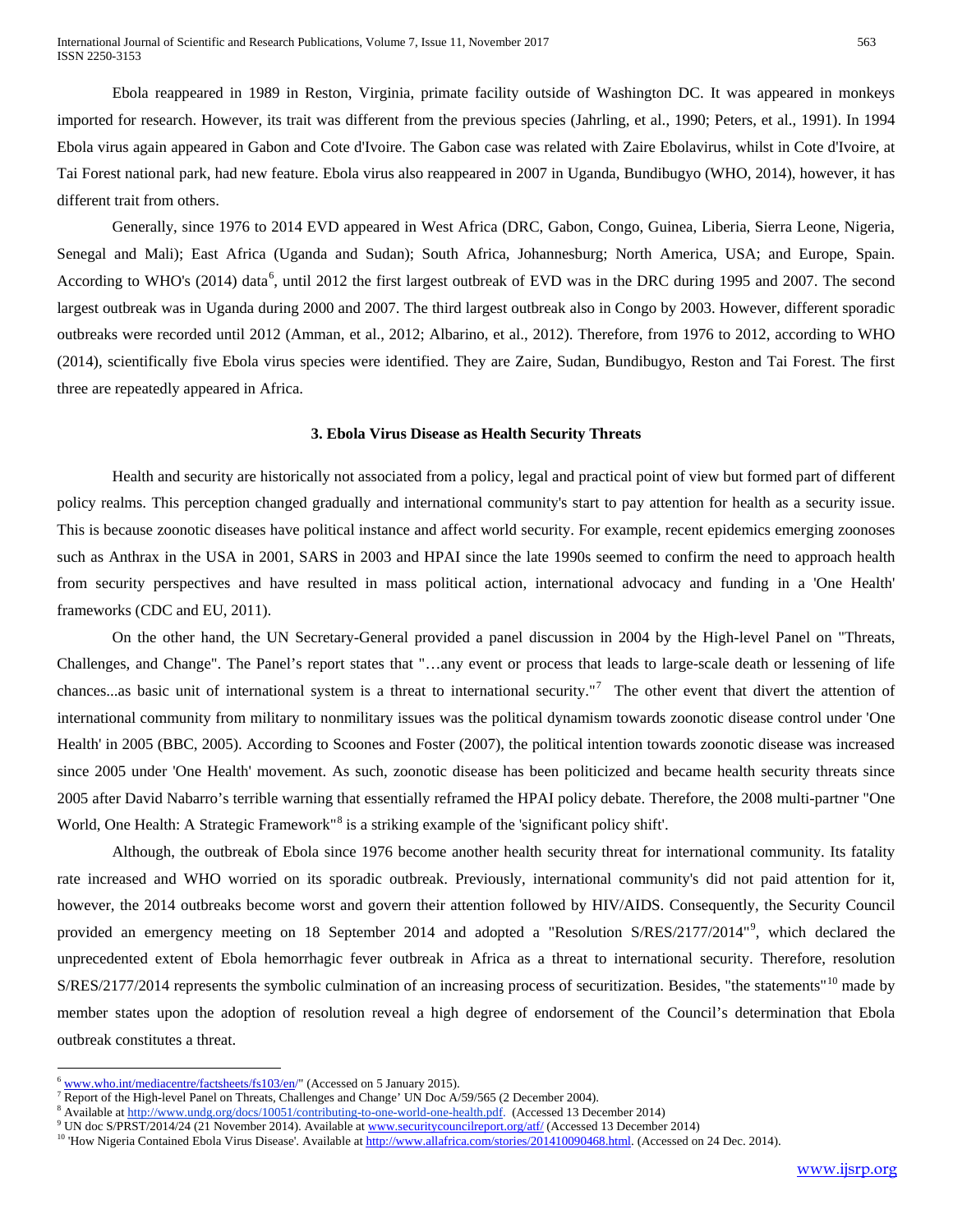Generally, sporadic epidemic disease like EVD, currently control the international media and international communities as a serious global health security threat. For this reason, international communities have been started to pay attention for health as global security issues equivalent with nuclear weapons, terrorism, and civil war. This is because EVD can affect the socioeconomic and political life of everyone regardless of border, wealth, status, color, age, gender, and etc.

# **4. The Nigerian Approach to Counter Ebola**

According to CDC  $(2014)^{11}$  $(2014)^{11}$  $(2014)^{11}$ , Nigeria's success story was due to her strong Emergency Operations Center (EOC) and Polio eradication experience. The Nigerian EOC was established after the first case of EVD confirmed in Guinea. This indicates that Nigeria was ready to contain any trans-border diseases. Therefore, to counter Ebola the Nigerian government design its own approach. The major strong way of their approach can be simplified into the following steps after they confirmed the first case in Lagos.

- 1. The Nigerian Government recognized Ebola as existential threat in the highly populous city of Lagos. Immediately after the first case confirmed, the Nigerian government took three rapid actions with public speech: a) organize the Federal Government, the Lagos State and Local Government; b) the president declared public health emergency; and c) mobilize the human, financial and material resources.
- 2. The Nigerian government gave credit for Ministry of Health and other relevant institution's leaders that come together to develop one common plan. Such as Minister of Health, Governor of Lagos and Project director of Nigeria Center for Disease Control (NCDC) are coming to work together.
- 3. The Nigerian government strengthened the Emergency Operation Center (EOC). Then, EOC became an operational organ of the NCDC. EOC developed its structure based on six different teams: epidemiology/surveillance team, case management team, point of entry team, communication and social mobilization coordination team, logistics team, and management/coordination team. The EOC coordinator provided the functions of each team based on one common plan and operates using close approach within a designated facility. The government also invite international actors to work together like the WHO, UNICEF, Doctors without Borders, US/CDC, MSF, and Red Cross. All internal and external security actors agreed on one plan and implement it in a way that emphasize on efficiency and accountability based on a clear understanding to deliver on specific tasks.

Therefore, the Nigerian government apply intensive and close approach to contain the spread of Ebola under Ebola Emergency Operation Center (EOC). Such intensive and close approach of Nigeria reflects the concept of securitization theory. So, there is a situation whereby government and international actors agreed on the strategies and develop one plan to implement together. In this circumstances, through their intensive and close approach, the Nigerian government and the audiences agreed on the identified existential threat; and actively move to contain the spread of Ebola with three important promises:

- 1. Fast and thorough tracing of all potential contacts;
- 2. Ongoing monitoring of all of these contacts;
- 3. Rapid isolation of potentially infectious contacts.

#### **5. Theory of Securitization: the Nigerian Approach Perspectives**

 $\overline{a}$ 

<sup>&</sup>lt;sup>11</sup> Available at www.allafrica.com./www.cdc.gov/vhf/ebola/outbreaks/(Accessed 6 Dec. 2014).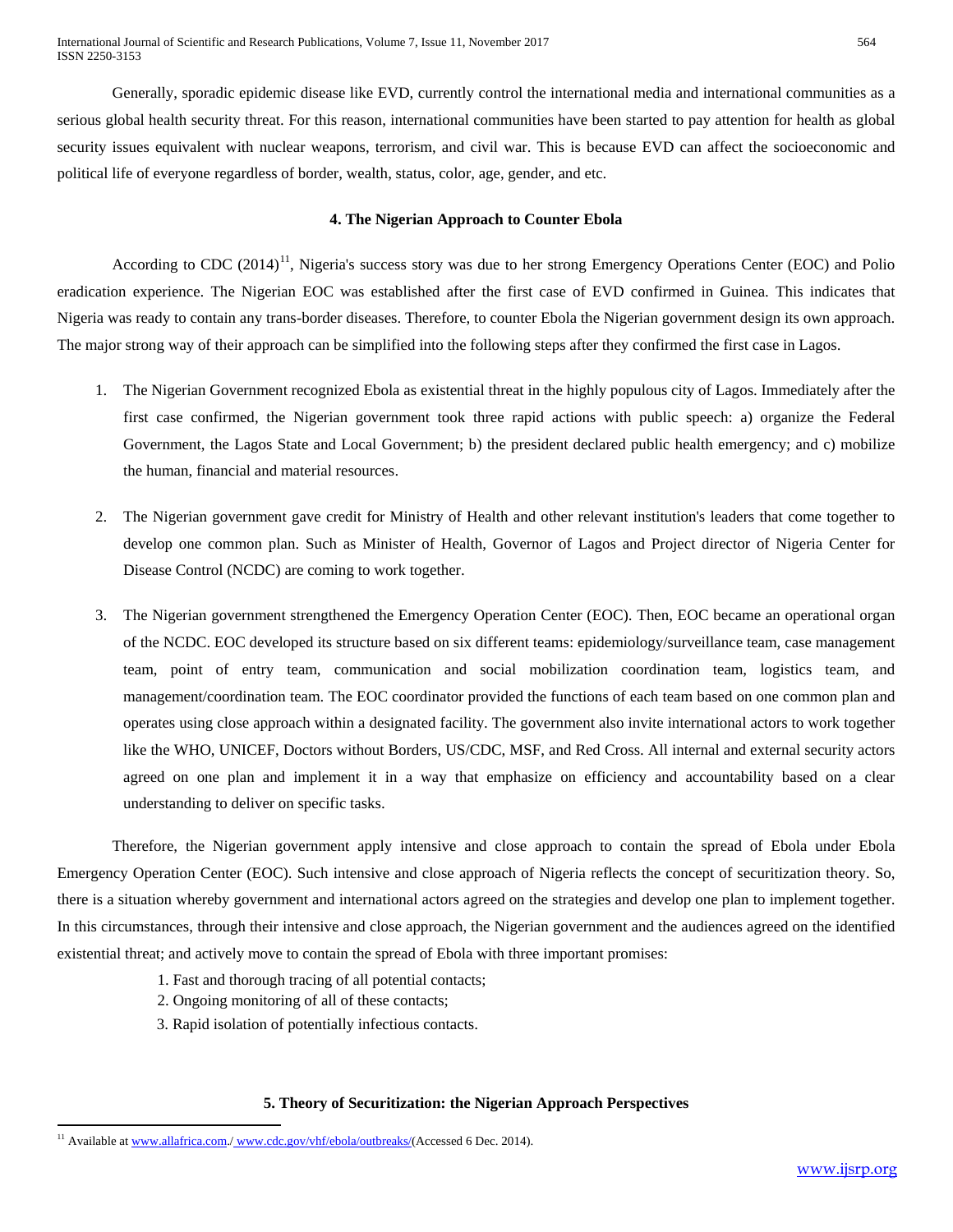Securitization was first articulated in a working paper of Waever in 1989 and further he developed in *'Securitization and Desecuritization'* (1995). Consequently, theory of securitization was developed by the Copenhagen school, originally consisted of Buzan, Waever and de Wilde (1998). This school contributed for security studies by broaden security issues beyond the traditional military and political sectors; and include non-state actors as agent of security with human beings as referent object besides state. In this understanding, security exists on a spectrum, from non-politicized to securitized issues.





Source: Emmers (2011:138), as quoted in Graduate Institute Publication, available at www.books.openedition.org/iheid/719?lang=en. Accessed on 26 December 2014.

The Copenhagen School broadly understand nonmilitary security threats, like health, appears in public space as security agenda. As such, securitization refers to the process through which an issue is labeled a security issue by an elite actor, a process which moves the issue out of normal political sphere. According to Waever (1995:55), "labeling something a 'security' issues affects policy and as such 'security' is a 'speech act'." According to securitization spectrum, Ebola is an existential threat in Nigeria and framed as a security question through an act of securitization. Thus, by speaking 'security', the securitizing actor moves the issue out of regular policies into the security sphere, thereby legitimizing the use of extraordinary measures to deal with the threat for a successful securitization.

Accordingly, "successful securitization consists three elements such as existential threats; emergency action; and effects on inter-unit relations by breaking rules" (Buzan, et al., 1998:26). Therefore, to securitizing the issue, in the 'speech act', audience take the major share, however, the Copenhagen School's conceptualization of the audience in securitization process is vague. To solve this, Balzacq (2005) reformulates the assumptions of securitization in such a way as to give the audience a central role. In line to this reason, in order to mobilize the audience towards the identified threat, the securitizing actors should target the audiences interest, feeling and experiences during the 'speech act' in their language. In this regard, Özcan (2013:62) states that:

securitization is a 'speech act' refers to the process, in which an issue is presented as an existential threat, requiring emergency measures and justifying actions beyond the normal bounds of political procedure. Accordingly, securitization normally only occurs if the 'securitizing actor' indicates an 'existential threat' and perceives a way out through 'extraordinary measures', substantially highlighting 'the speech act' towards 'the audience'.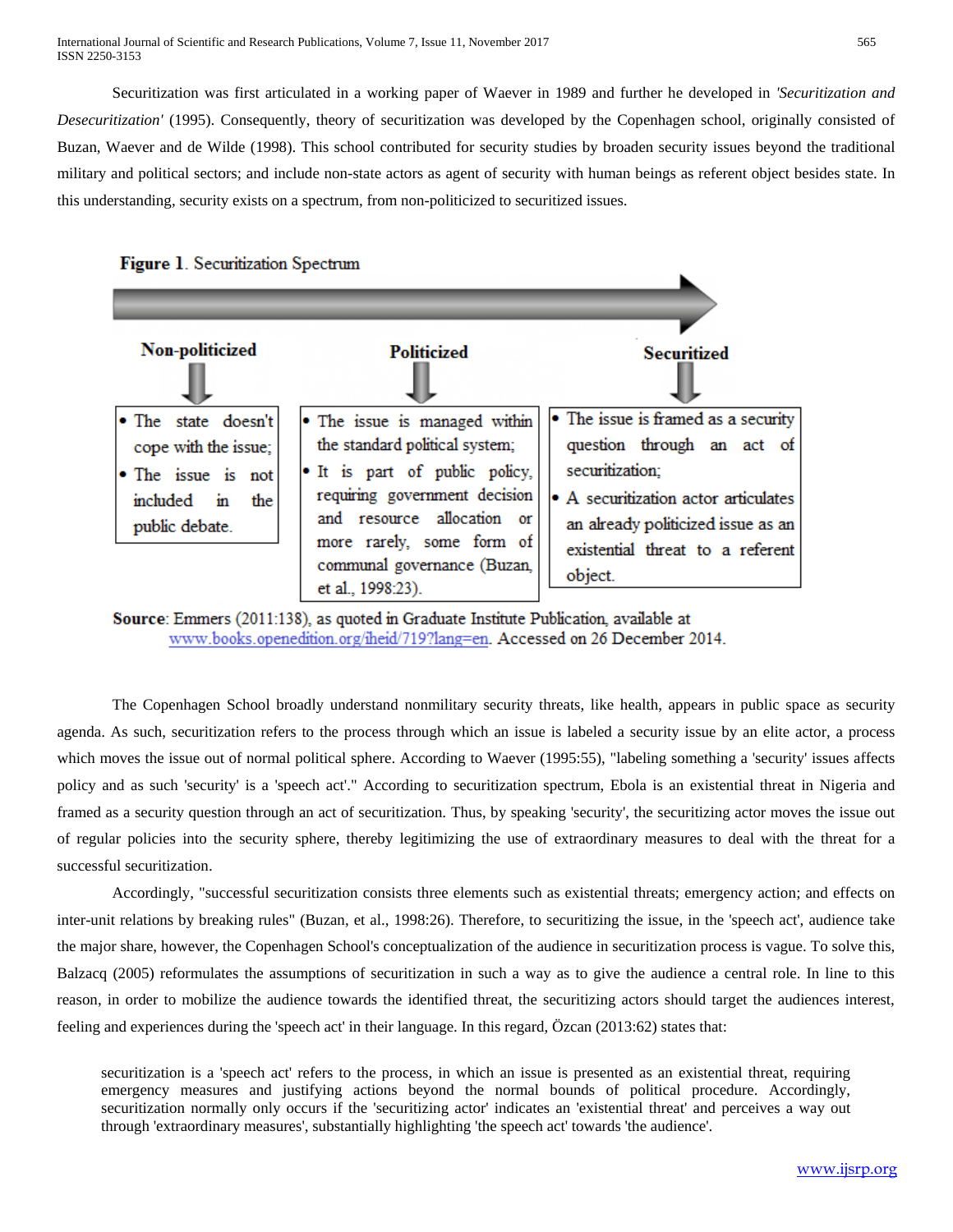International Journal of Scientific and Research Publications, Volume 7, Issue 11, November 2017 566 ISSN 2250-3153

According to Özcan (2013), this represents the clearest example of the securitization process as shown below.





Source: Özcan, S. (2013:62). West East Journal of Social Sciences. Vol.2 No.2.

According to Buzan, *et al.,* (1998:21), "security is about survival" and from this understanding a matter is presented as "posing an existential threat to a designated referent object", comprised of government, territory and society. As such, contained Ebola is a survival question for Nigerian and they move towards such existential security threat. In this case, they are formulated the three key facilitating conditions for successful securitization such as the speech act emphasizing priority, urgency and survival; the securitizing actor being in a 'position of authority' to maximize audience acceptance; and the future of the alleged 'threats'. Based on this understanding, the Nigerian president made public speech about the confirmed case of Ebola and declared public health emergency. This speech act and declaration provoked the Nigerian audiences to realize the future effect of Ebola in the populous city, Lagos. This led them to successful process of securitization and contained Ebola through "a war-room" approach.

#### **6. The Nigerian Securitization Framework**

According to Buzan, et al., (1998:27), "a successful process of securitization results in an issue being framed in such a way that 'emergency measures' are deemed acceptable and necessary to deal with the threat in question." In Nigeria, the government aware about Ebola and identified it as an existential threat being to be framed.



Figure 4. Nigerian Government's Securitization Approach Framework

(This model is developed by the author to clarify the Nigerian approach to contain Ebola through the concept of the Copenhagen School's theory of Securitization.)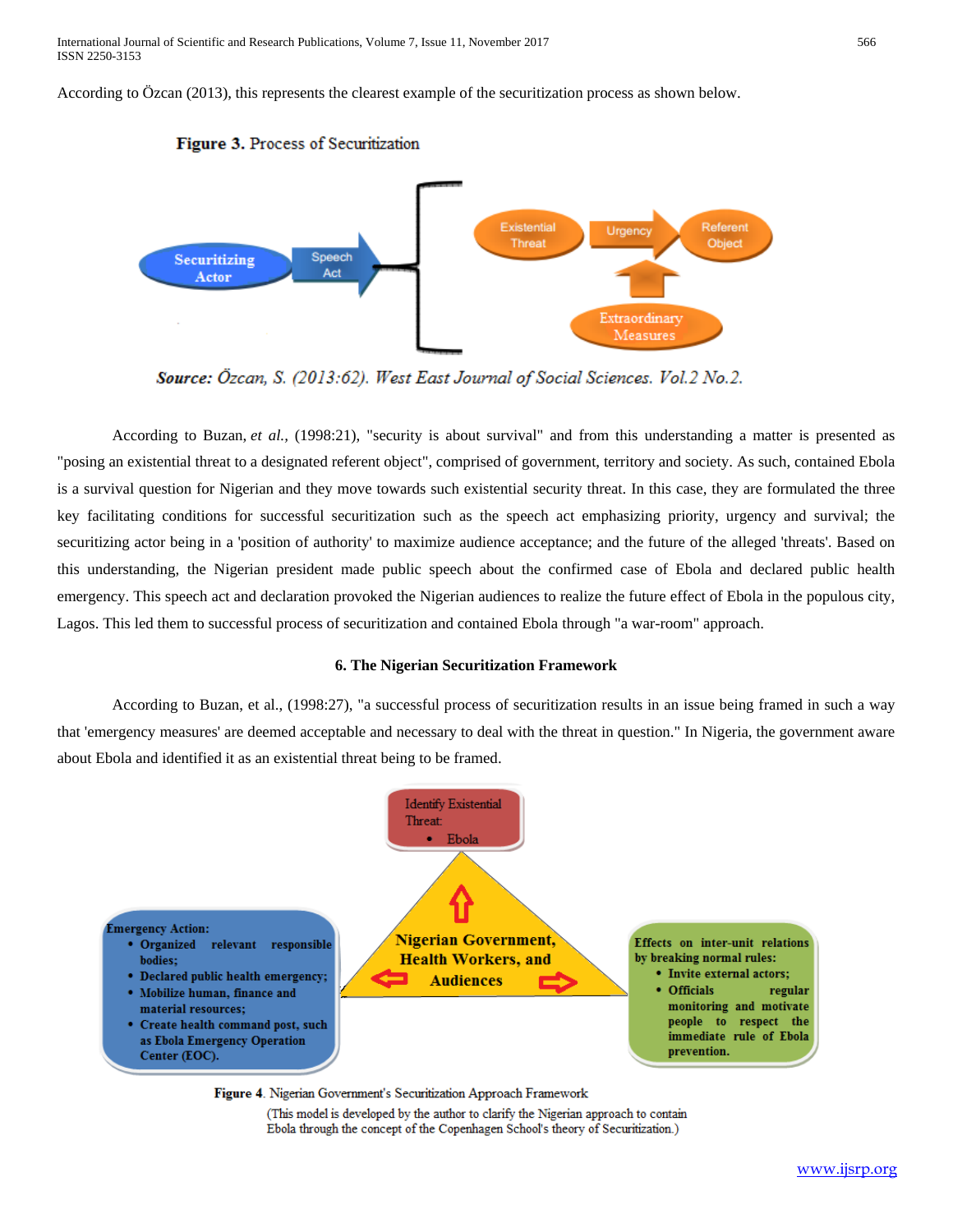According to the three steps of securitization theory, Ebola is an existential threat for Nigeria. Therefore, the Nigerian government identified this existential threat and took rapid action to galvanize the people for the sake of successful securitization. Thus, the Nigerian "a war-room" approach was a timely response to contain Ebola. Although, as it was confirmed by their doctor, that Sawyer affected by Ebola, the Nigerian government concerned to the issue and give rapid response for health sectors. For instance, Ministry of Health and Lagos State were started to work together; the president declared public health emergency; mobilize human, finance and material resources; high officials follow up and organized health command post with ongoing monitoring of the campaign in each center of isolation camp; health workers intensively treat the infected people in collaboration with local communities and international actors; and break the normal rule of bureaucracy. In such strong national campaign, they have understanding and common goal among the government actors, audiences and international actors; and finally WHO declared Nigeria free from Ebola. All these resulted that under the process of securitization through "a war-room" approach, the Nigerian government built trust among health workers and local communities.

# Nigerian intensive and close approach



Therefore, the Copenhagen School places considerable importance on the securitizing agent's "speech act," and deems it the starting point in the process of securitization in Nigeria. Accordingly, successful securitization is a matter of establishing an intersubjective understanding between the agent and audience about the existential nature of threat; as what done in Nigeria.

# **7. Lessons from Nigerian Approach**

"Actors in a position of power are more likely to be successful in securitizing by virtue of the added legitimacy of their position, though this does not guarantee that the audience will accept the securitizing move" (Buzan, et al., 1998:31). However, according to Waever (1995), when the elites declare an issue as security threat, it can be a security issue. Therefore, it is important to note the role of audience in securitization, as an issue only because securitized once the audience accepted a securitizing move as valid. Thus, to avoid the rejection of audience, the security actors should be sure how much the audience accept the issue as an existential security threat.

As such, the Nigerian government pay attention for Ebola as an identified existential threat and galvanized all resources to securitized in its own legitimate position. For successful securitization, the Nigerian government take the lion share to contain Ebola. Such national campaign of the government inspired the people to care of Ebola and aware how they protect themselves. The Nigerian approach is well organized and structured. Actually, Nigeria has better economic development and resources to finance for the campaign, well trained and skillful health workers that can prevent the trans-border zoonotic disease and epidemic disease like Polio than other West African countries. However, other affected countries also can control Ebola with the support of international communities with formal and structured base of prevention like Nigeria.

Therefore, the most affected countries in west Africa and other potentially exposed countries can learn from Nigerian "a warroom" approach to counter Ebola. Nigeria assured that EVD can defeat and indeed manage any sporadic disease outbreak with adequate preparedness, effective coordination, rapid action and cohesive teamwork. For such kind of sporadic disease, dalliance by

[www.ijsrp.org](http://ijsrp.org/)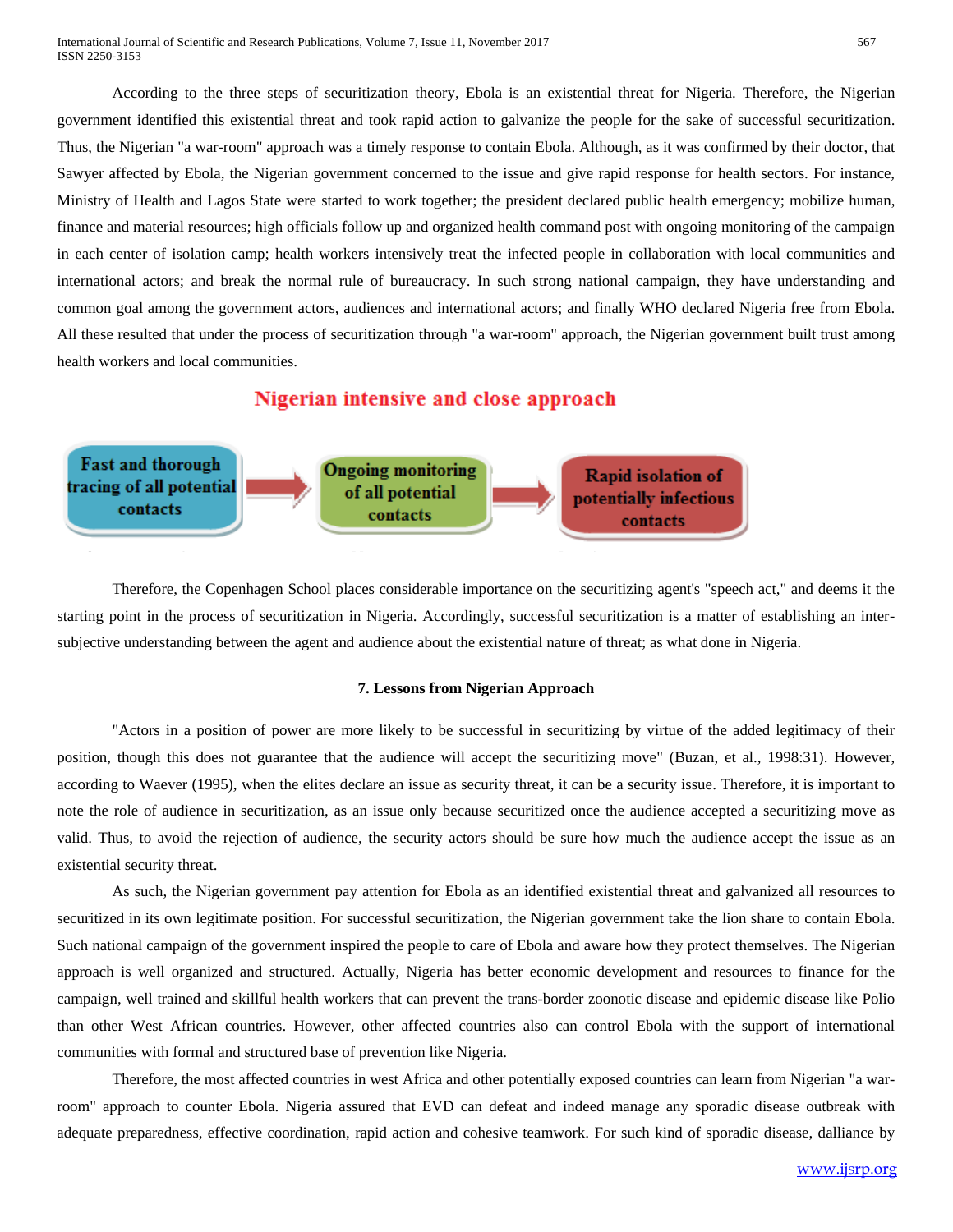itself affect many things and positive mind, sincerity, rationality, and breaking normal bureaucratic rules without political and social differences are very important. Nigerians also provide community awareness about the disease, symptoms, treatment, contact tracing, isolation and burial ceremony. They provide well structured roadmap which suitable for international supporters. All these organized systems are important to end Ebola virus and other affected countries can learn from Nigerian successful approach.

#### **Conclusion**

Ebola hemorrhagic fever is one of the zoonotic disease emerged in West Africa since 1976. The 2014 outbreaks are worst and affected Guinea, Liberia, Sierra Leone, Nigeria, Senegal, and Mali in West Africa; USA and Spain outside of Africa. Among those affected countries, Nigeria, Senegal, USA and Spain were successfully contained its spread, whilst the rest are not yet. The Nigerian government successfully contained Ebola through intensive and close approach with the concept of the Copenhagen School's theory of securitization. Under their securitization approach, the Nigerian government followed the three successful securitization process like identifying an existential threat, emergency action and inter-unit relations by breaking rules. Thus, theory of securitization is begin to serve as a tool for the new ways of counter Ebola and divert the dominant feature of security studies from "military, political, economic and environmental" (Buzan, 1983:75-83) to the new angle of health security. In this case, the Copenhagen School's securitization theory become an alternative approach to see nonmilitary security threats as the Nigerian government deliver intensive and close approach.

Thus, the Nigerian government through intensive and close approach under the concept of the Copenhagen School's theory of securitization, successfully contained the problem; and finally WHO declared Nigeria free from Ebola. Moreover, the Nigerian approach is very clear, well organized and open for external actors. So, epidemic preparedness and response will consistently be comprehensive and institutionalized. Therefore, West African most affected countries can learn from Nigerian approach and apply theory of securitization for the existential health threat, Ebola.

### **References**

- Albarino, C.G. et al. (2012). *Genomic analysis of filoviruses associated with four viral hemorrhagic fever outbreaks in Uganda and the Democratic Republic of the Congo*. Virology 2013, 442.
- Amman, B.R. et al. (2012). *Seasonal pulses of marburg virus circulation in juvenile Rousettus Aegyptiacus Bats coincide with periods of increased risk of human infection*. PLoS Pathog. 8, doi:10.1371/journal.ppat.1002877.
- Balzacq, T. (2005). *"The three faces of securitization: Political agency, audience, and context."* European Journal of International Relations. 11(2): 171-201.
- BBC. (2005). *Bird flu 'could kill 150m people'*. www.news.bbc.co.uk/2/hi/asia-pacific/ (Accessed 15 December 2014).
- Buzan, B. (1983). *People, States & Fear: The national security problem in international relations.* (1<sup>st</sup>ed) Boulder: Lynne Rienner.
- Buzan, B. (1991). *People, State, and Fear: An agenda for international security studies in the post-cold war era.* (2<sup>nd</sup>ed). London: Harvester Wheatsheaf.
- Buzan, B. et al., (1998). *Security: A new framework for analysis*. Boulder: Lynne Rienner.
- CDC, & EU, (2011). *Expert meeting on One Health governance and global network.* October 31st-November 1st 2011, Atlanta Report. Atlanta, GA.
- Jahrling, P.B. et al. (1990). *Preliminary report: isolation of Ebola virus from monkeys imported to USA.* Lancet.